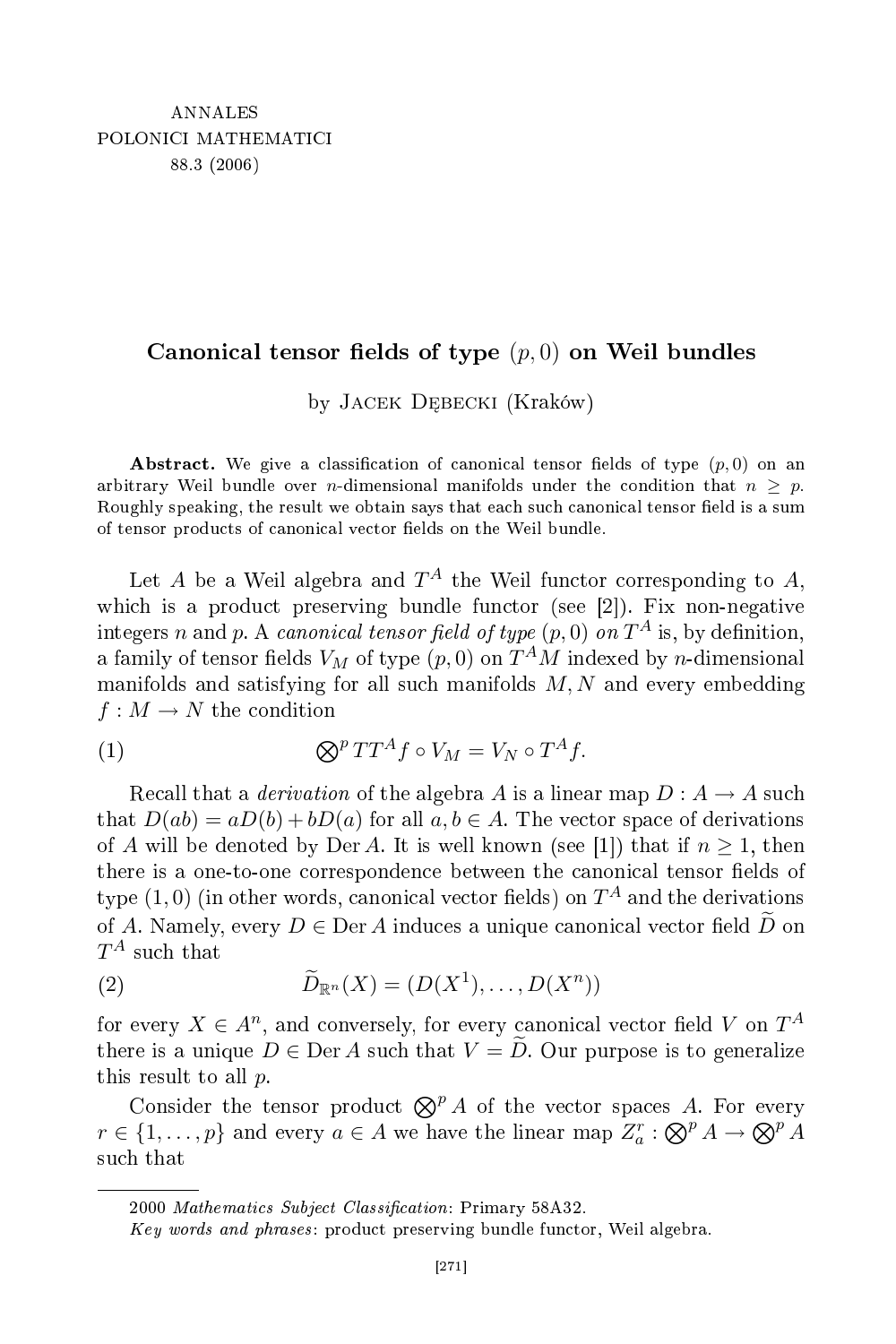$Z_a^r(b_1\otimes \cdots \otimes b_p)=b_1\otimes \cdots \otimes b_{r-1}\otimes ab_r\otimes b_{r+1}\otimes \cdots \otimes b_p$ 

for all  $b_1, \ldots, b_n \in A$ .

DEFINITION. Let  $Der^p A$  denote the vector space of p-linear maps D:  $A \times \cdots \times A \to \bigotimes^p A$  with the property that

(3) 
$$
D(a_1, ..., a_{r-1}, bc, a_{r+1}, ..., a_p)
$$
  
=  $Z_b^r(D(a_1, ..., a_{r-1}, c, a_{r+1}, ..., a_p))$   
+  $Z_c^r(D(a_1, ..., a_{r-1}, b, a_{r+1}, ..., a_p))$ 

for every  $r \in \{1, ..., p\}$  and all  $a_1, ..., a_{r-1}, a_{r+1}, ..., a_p, b, c \in A$ .

Note that  $Der^0 A = \mathbb{R}$  and  $Der^1 A = Der A$ .

Consider the tensor product  $\mathbb{Q}^p$  Der A of the vector spaces Der A. We have the linear map  $I^p$  :  $\bigotimes^p \mathrm{Der}\, A \to \mathrm{Der}^p\, A$  such that

$$
I^p(D_1\otimes\cdots\otimes D_p)(a_1,\ldots,a_p)=D_1(a_1)\otimes\cdots\otimes D_p(a_p)
$$

for all  $D_1, \ldots, D_p \in \text{Der } A$  and  $a_1, \ldots, a_p \in A$ .

LEMMA.  $I^p : \bigotimes^p \mathrm{Der} A \to \mathrm{Der}^p A$  is an isomorphism of vector spaces.

*Proof.* The proof is by induction on p. For  $p = 0$  and  $p = 1$  there is nothing to prove. Suppose  $p \geq 2$  and the assertion of the Lemma is true for  $p-1$ . Let  $D \in \text{Der}^p A$ .

Fix a basis  $\varepsilon_1, \ldots, \varepsilon_a$  of the vector space A. For any  $a_1, \ldots, a_{p-1}, b \in A$ there are unique  $E_b^i(a_1, \ldots, a_{p-1}) \in \bigotimes^{p-1} A$  indexed by  $i \in \{1, \ldots, a\}$  such that

$$
D(a_1,\ldots,a_{p-1},b)=\sum_{i=1}^a E_b^i(a_1,\ldots,a_{p-1})\otimes \varepsilon_i.
$$

From the uniqueness of  $E_b^i(a_1,\ldots,a_{p-1})$  we easily deduce that  $E_b^i \in \mathrm{Der}^{p-1}$  A for every  $i \in \{1, \ldots, a\}$  and every  $b \in A$ .

Fix a basis  $\partial_1, \ldots, \partial_d$  of the vector space Der A. By assumption,  $I^{p-1}$  is an isomorphism, and so  $I^{p-1}(\partial_{l_1}\otimes\cdots\otimes\partial_{l_{p-1}})$  for  $l_1,\ldots,l_{p-1}\in\{1,\ldots,d\}$ form a basis of the vector space  $\text{Der}^{p-1} A$ . Therefore for every  $i \in \{1, \ldots, a\}$ and every  $b \in A$  there are unique  $F^{l_1...l_{p-1}i}(b) \in \mathbb{R}$  indexed by  $l_1, \ldots, l_{p-1} \in$  $\{1, \ldots, d\}$  such that

$$
E_b^i = \sum_{l_1=1}^d \ldots \sum_{l_{p-1}=1}^d F^{l_1 \ldots l_{p-1}i}(b) I^{p-1}(\partial_{l_1} \otimes \cdots \otimes \partial_{l_{p-1}}),
$$

whi
h is equivalent to

$$
E_b^i(a_1, \ldots, a_{p-1}) = \sum_{l_1=1}^d \ldots \sum_{l_{p-1}=1}^d F^{l_1 \ldots l_{p-1}i}(b) \partial_{l_1}(a_1) \otimes \cdots \otimes \partial_{l_{p-1}}(a_{p-1})
$$

for all  $a_1, \ldots, a_{p-1} \in A$ .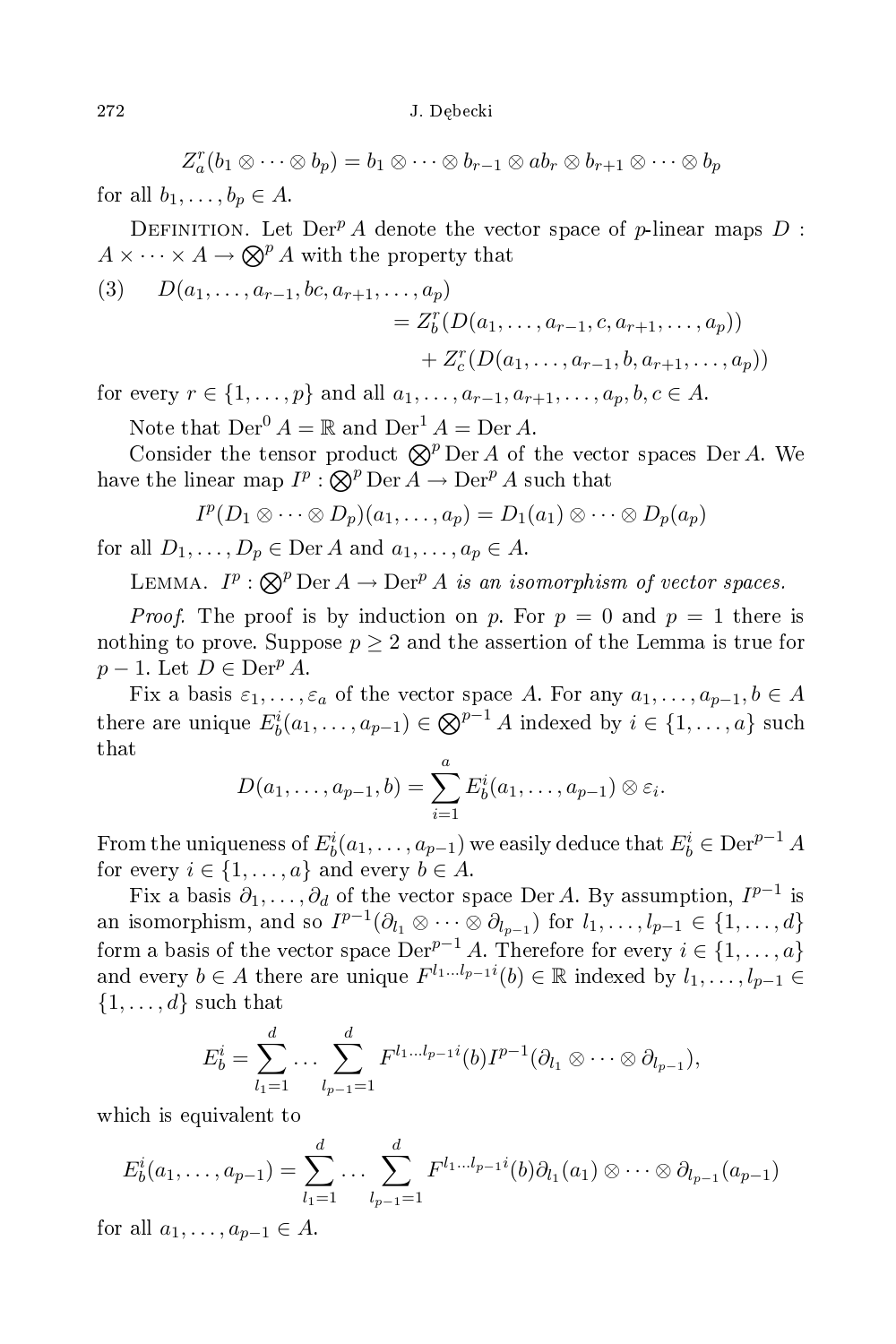Taking, for every  $b \in A$ ,

$$
G^{l_1...l_{p-1}}(b) = \sum_{i=1}^{a} F^{l_1...l_{p-1}i}(b)\varepsilon_i,
$$

we get a family of elements of A indexed by  $l_1, \ldots, l_{p-1} \in \{1, \ldots, d\}$  such that

$$
D(a_1, \ldots, a_{p-1}, b) = \sum_{l_1=1}^d \ldots \sum_{l_{p-1}=1}^d \partial_{l_1}(a_1) \otimes \cdots \otimes \partial_{l_{p-1}}(a_{p-1}) \otimes G^{l_1 \ldots l_{p-1}}(b)
$$

for all  $a_1, \ldots, a_{n-1} \in A$ . Moreover,  $G^{l_1, \ldots, l_{p-1}}(b)$  in this formula are uniquely determined, because of the uniqueness of  $E_b^i(a_1,\ldots,a_{p-1})$  and  $F^{l_1...l_{p-1}i}(b)$ . From the uniqueness of  $G^{l_1...l_{p-1}}(b)$  we easily deduce that  $G^{l_1...l_{p-1}} \in \text{Der }A$ for all  $l_1, \ldots, l_{p-1} \in \{1, \ldots, d\}.$ 

For any  $l_1, \ldots, l_{p-1} \in \{1, \ldots, d\}$  there are unique  $H^{l_1...l_{p-1}m} \in \mathbb{R}$  indexed by  $m \in \{1, \ldots, d\}$  such that

$$
G^{l_1...l_{p-1}} = \sum_{m=1}^d H^{l_1...l_{p-1}m} \partial_m.
$$

Hen
e

(4) 
$$
D(a_1,\ldots,a_p)=\sum_{l_1=1}^d\ldots\sum_{l_p=1}^d H^{l_1\ldots l_p}\partial_{l_1}(a_1)\otimes\cdots\otimes\partial_{l_p}(a_p)
$$

for all  $a_1, \ldots, a_p \in A$ , which is equivalent to

$$
D=\sum_{l_1=1}^d\ldots\sum_{l_p=1}^d H^{l_1\ldots l_p}I^p(\partial_{l_1}\otimes\cdots\otimes\partial_{l_p}).
$$

Moreover,  $H^{l_1...l_p}$  in these formulas are uniquely determined, because of the uniqueness of  $G^{l_1...l_{p-1}}(b)$  and  $H^{l_1...l_{p-1}m}$  in the previous formulas. This means that  $I^p(\partial_{l_1}\otimes\cdots\otimes\partial_{l_p})$  for  $l_1,\ldots,l_p\in\{1,\ldots,d\}$  form a basis of  $\mathrm{Der}^p A$ , which implies that  $I^p$  is an isomorphism. This completes the proof.

Let  $e_1, \ldots, e_n$  denote the standard basis of  $\mathbb{R}^n$ . We will identify  $A^n$  with  $A\otimes\mathbb{R}^n$ , and consequently  $\bigotimes^p A^n$  with  $\bigotimes^p A\otimes\bigotimes^p \mathbb{R}^n$ . Hence  $(2)$  may be written as

$$
\widetilde{D}_{\mathbb{R}^n}(X) = \sum_{s=1}^n D(X^s) \otimes e_s
$$

for every  $D \in \text{Der } A$  and every  $X \in A^n$ .

We can now formulate our main result.

THEOREM. If  $n \geq p$ , then there is a one-to-one correspondence between the canonical tensor fields of type  $(p, 0)$  on  $T^A$  and the elements of  $Der^p A$ .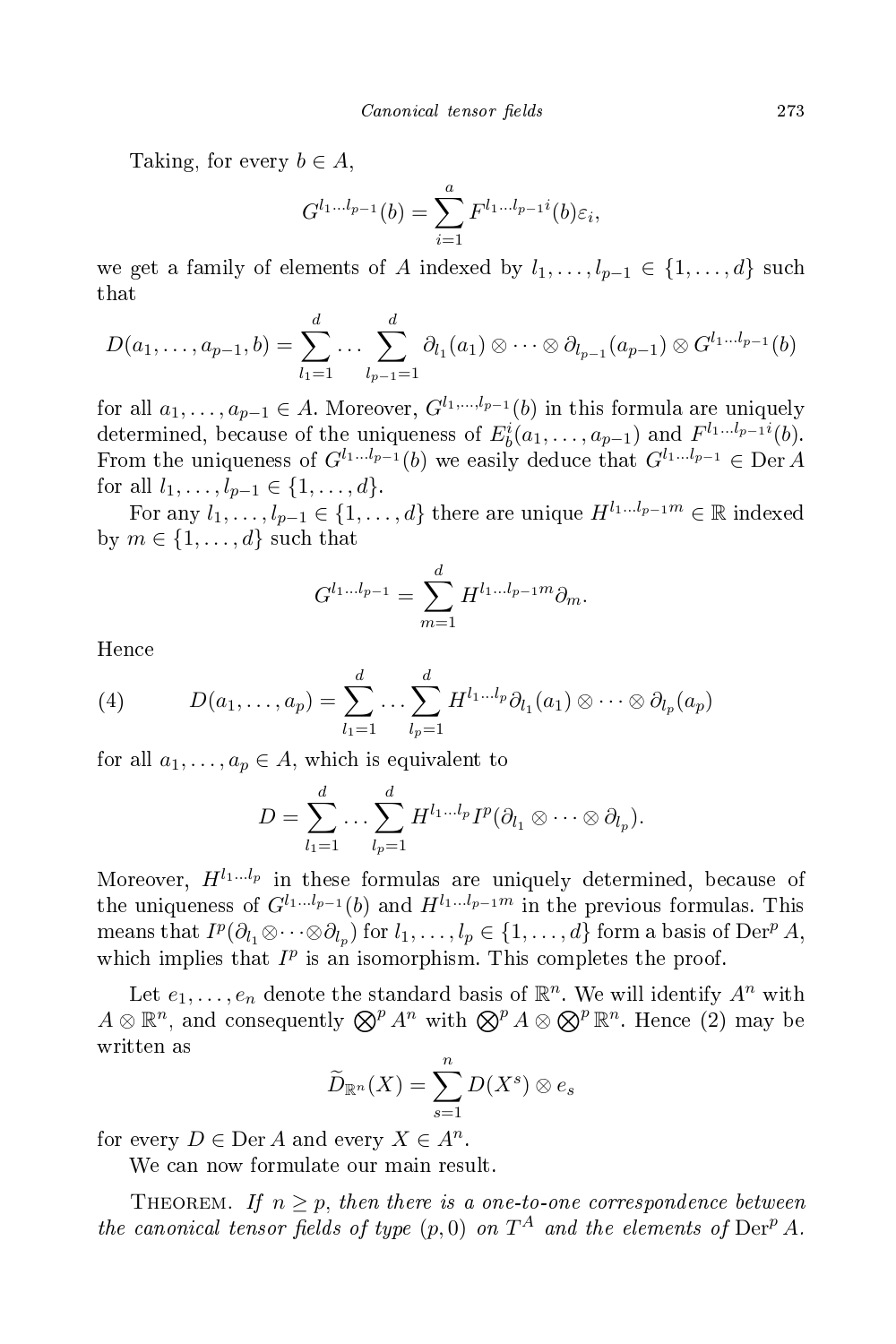Namely, every  $D \in \text{Der}^p A$  induces a unique canonical tensor field  $\widetilde{D}$  of type  $(p,0)$  on  $T^A$  such that

(5) 
$$
\widetilde{D}_{\mathbb{R}^n}(X) = \sum_{s_1=1}^n \dots \sum_{s_p=1}^n D(X^{s_1}, \dots, X^{s_p}) \otimes e_{s_1} \otimes \dots \otimes e_{s_p}
$$

for every  $X \in A^n$ , and conversely, for every canonical tensor field V of type  $(p, 0)$  on  $T^A$  there is a unique  $D \in \text{Der}^p A$  such that  $V = D$ .

*Proof.* Let  $D \in \text{Der}^p A$ . Our first task is to construct  $\widetilde{D}$ . Since we can use any chart on an *n*-dimensional manifold as  $f$  in (1), we see that if  $V, W$ are two canonical tensor fields of type  $(p,0)$  on  $T^A$  such that  $V_{\mathbb{R}^n}=W_{\mathbb{R}^n},$ then  $V = W$ . Hence (5) guarantees the uniqueness of  $\widetilde{D}$ . Let  $\partial_1, \ldots, \partial_d$  be a basis of the vector space Der A. By the lemma, there are  $H^{l_1...l_p} \in \mathbb{R}$  for  $l_1, \ldots, l_p \in \{1, \ldots, d\}$  such that (4) holds. Put

$$
\widetilde{D}_M = \sum_{l_1=1}^d \ldots \sum_{l_p=1}^d H^{l_1 \ldots l_p} \widetilde{\partial_{l_1}}_M \otimes \cdots \otimes \widetilde{\partial_{l_p}}_M
$$

for every *n*-dimensional manifold M. It is evident that this  $\widetilde{D}$  is a canonical tensor field of type  $(p,0)$  on  $T^A$ . From  $(4)$  we conclude that it satisfies  $(5)$ , and the construction of  $\widetilde{D}$  is complete.

We now turn to the second part of the theorem. Fix a canonical tensor field V of type  $(p,0)$  on  $T^A$ .

Since for every  $X \in A^n$  we have  $V_{\mathbb{R}^n}(X) \in \bigotimes^p A \otimes \bigotimes^p \mathbb{R}^n$ , there are unique smooth  $B^{s_1...s_p}: A^n \to \bigotimes^p A$  for  $s_1, \ldots, s_p \in \{1, \ldots, n\}$  such that

(6) 
$$
V_{\mathbb{R}^n}(X) = \sum_{s_1=1}^n \ldots \sum_{s_p=1}^n B^{s_1 \ldots s_p}(X) \otimes e_{s_1} \otimes \cdots \otimes e_{s_p}
$$

for every  $X \in A^n$ . Hence for every open subset U of  $\mathbb{R}^n$  and every embedding  $f: U \to \mathbb{R}^n$  we can write (1) in the form

(7) 
$$
\sum_{t_1=1}^n \dots \sum_{t_p=1}^n (Z^1_{T^A \frac{\partial f^{s_1}}{\partial x^{t_1}}(X)} \circ \dots \circ Z^p_{T^A \frac{\partial f^{s_p}}{\partial x^{t_p}}(X)}) (B^{t_1 \dots t_p}(X))
$$
  
=  $B^{s_1 \dots s_p}(T^A f(X))$ 

for all  $s_1, \ldots, s_p \in \{1, \ldots, n\}$  and every  $X \in T^A U$ . From (7) with

$$
f: \mathbb{R}^n \ni x \mapsto (\lambda^1 x^1, \dots, \lambda^n x^n) \in \mathbb{R}^n,
$$

where  $\lambda^1, \ldots, \lambda^n \in \mathbb{R} \setminus \{0\}$ , we have

$$
\lambda^{s_1} \cdots \lambda^{s_p} B^{s_1 \ldots s_p}(X) = B^{s_1 \ldots s_p} (\lambda^1 X^1, \ldots, \lambda^n X^n)
$$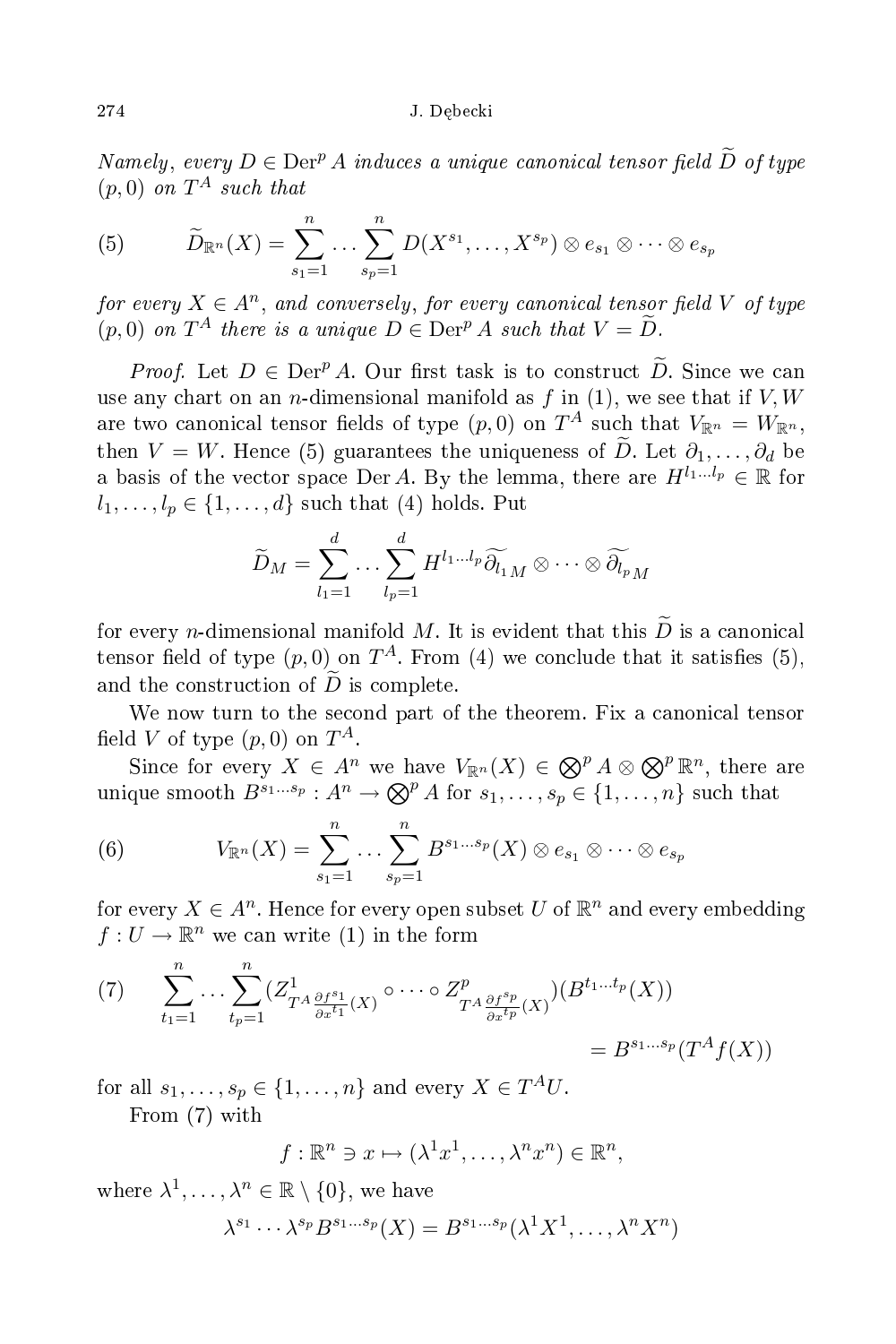for all  $s_1, \ldots, s_p \in \{1, \ldots, n\}$  and every  $X \in A^n$ . By continuity, the same is true for all  $\lambda^1, \ldots, \lambda^n \in \mathbb{R}$ . The homogeneous function theorem (see [2]) now shows that for any  $s_1, \ldots, s_p \in \{1, \ldots, n\}$  there is a *p*-linear  $C^{s_1 \ldots s_p}$ :  $A\times\cdots\times A\to\bigotimes^p A$  such that

$$
B^{s_1...s_p}(X) = C^{s_1...s_p}(X^{s_1},...,X^{s_p})
$$

for every  $X \in A^n$ .

From now on we use the assumption  $n \geq p$ . Put

$$
D=C^{1...p}.
$$

Let  $r \in \{1, ..., p\}$ . From (7) with  $s_1 = 1, ..., s_p = p$ ,  $U = \{x \in \mathbb{R}^n : x^r > 0\}$ and

$$
f: U \ni x \mapsto (x^1, \dots, x^{r-1}, (x^r)^2, x^{r+1}, \dots, x^n) \in \mathbb{R}^n
$$

we have

$$
2Z_{X^r}^r(B^{1...p}(X)) = B^{1...p}(X^1, \dots, X^{r-1}, (X^r)^2, X^{r+1}, \dots, X^n)
$$

for every  $X \in T^A U$ . This may be written as

(8) 
$$
2Z_{X_r}^r(D(X^1,\ldots,X^p))=D(X^1,\ldots,X^{r-1},(X^r)^2,X^{r+1},\ldots,X^p).
$$

In the same manner, with U replaced by  $\{x \in \mathbb{R}^n : x^r < 0\}$ , we can see that (8) also holds for  $X \in T^A\{x \in \mathbb{R}^n : x^r < 0\}$ , and so, by continuity, for every  $X \in A^n$ . Now the polarization of (8) with respect to  $X^r$  shows that D satisfies (3), and consequently  $D \in \text{Der}^p A$ .

Our next goal is to show that

(9) 
$$
C^{u_1...u_p}(X^{u_1},...,X^{u_p}) = D(X^{u_1},...,X^{u_p})
$$

for all  $u_1, \ldots, u_p \in \{1, \ldots, n\}$  and every  $X \in A^n$ . We will identify any sequence  $u_1, ..., u_p \in \{1, ..., n\}$  with  $u : \{1, ..., p\} \to \{1, ..., n\}$  given by  $u(1) = u_1, \ldots, u(p) = u_p$  and denote by  $N(u)$  the number of elements of the set  $u(\{1,\ldots,p\})$  for every such function u. The proof of (9) is by induction on  $N(u)$ . Fix  $v: \{1, \ldots, p\} \rightarrow \{1, \ldots, n\}$  and suppose (9) holds whenever  $N(u) \in \{N(v)+1,\ldots,p\}$ . Choose a subset R of  $\{1,\ldots,p\}$  such that for each  $r \in v(\{1,\ldots,p\})$  the set  $v^{-1}(\{r\}) \cap R$  has one element. There is a bijective  $w: \{1, \ldots, n\} \to \{1, \ldots, n\}$  such that  $w|R = v|R$ . Put

$$
S_r = \begin{cases} \{w_r\} & \text{if } r \in R \cup \{p+1,\dots,n\}, \\ \{v_r, w_r\} & \text{if } r \in \{1,\dots,p\} \setminus R. \end{cases}
$$

From (7) with  $s_1 = 1, \ldots, s_p = p$  and

$$
f: \mathbb{R}^n \ni x \mapsto \left(\sum_{u_1 \in S_1} x^{u_1}, \dots, \sum_{u_n \in S_n} x^{u_n}\right) \in \mathbb{R}^n
$$

we have

$$
\sum_{u_1 \in S_1} \dots \sum_{u_p \in S_p} B^{u_1 \dots u_p}(X) = B^{1 \dots p} \Big( \sum_{u_1 \in S_1} X^{u_1}, \dots, \sum_{u_n \in S_n} X^{u_n} \Big)
$$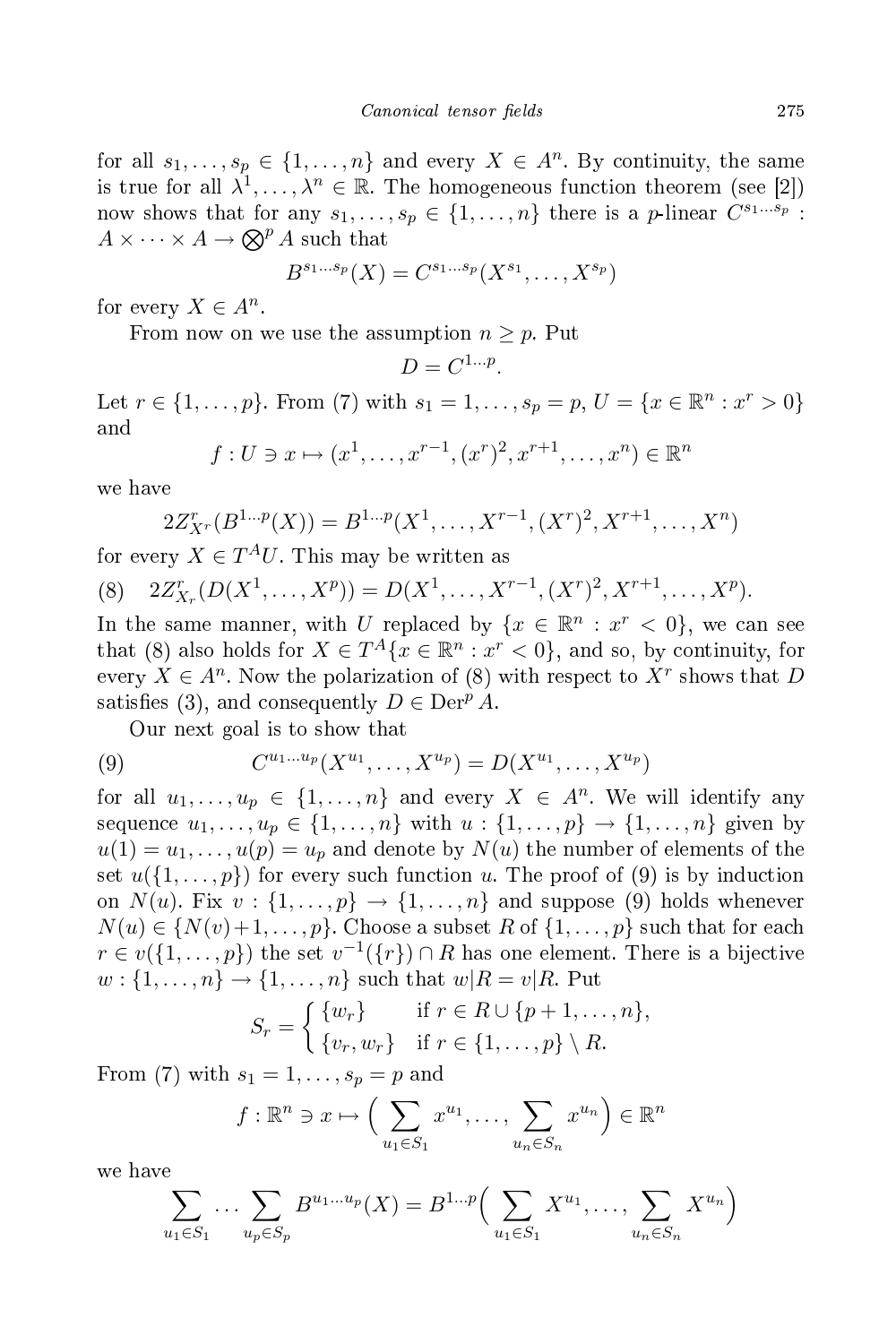for every  $X \in A^n$ . This may be written as

(10) 
$$
\sum_{u_1 \in S_1} \cdots \sum_{u_p \in S_p} C^{u_1 \ldots u_p} (X^{u_1}, \ldots, X^{u_p}) = \sum_{u_1 \in S_1} \cdots \sum_{u_p \in S_p} D(X^{u_1}, \ldots, X^{u_p}).
$$

But if  $u_1 \in S_1, \ldots, u_p \in S_p$  are such that there is  $r \in \{1, \ldots, p\} \setminus R$  with the property that  $u_r = w_r$ , then  $C^{u_1...u_p}(X^{u_1},...,X^{u_p}) = D(X^{u_1},...,X^{u_p}),$  on account of our assumption, because  $N(u) \in \{N(v) + 1, \ldots, p\}$  in this case. Subtracting all terms with such indices  $u_1, \ldots, u_p$  from each side of (10) gives  $C^{v_1...v_p}(X^{v_1},\ldots,X^{v_p}) = D(X^{v_1},\ldots,X^{v_p}),$  which is due to the fact that  $w|R = v|R$ . This completes the proof of (9).

Applying (9) we an rewrite (6) as

$$
V_{\mathbb{R}^n}(X) = \sum_{s_1=1}^n \ldots \sum_{s_p=1}^n D(X^{s_1}, \ldots, X^{s_p}) \otimes e_{s_1} \otimes \cdots \otimes e_{s_p}
$$

for every  $X \in A^n$ . Hence  $V_{\mathbb{R}^n} = \tilde{D}_{\mathbb{R}^n}$ , which yields  $V = \tilde{D}$  on account of the above remark. The uniqueness of D is obvious. This completes the proof.

Combining the lemma with the theorem we obtain the following corollary.

COROLLARY. If  $n \geq p$ , then every canonical tensor field of type  $(p, 0)$ on  $T^A$  is a sum of tensor products of canonical vector fields on  $T^A$ . More precisely, if  $\partial_1, \ldots, \partial_d$  is a basis of the vector space Der A, then for every canonical tensor field V of type  $(p, 0)$  on  $T^A$  there are unique  $H^{l_1...l_p} \in \mathbb{R}$  for  $l_1, \ldots, l_p \in \{1, \ldots, d\}$  such that

$$
V_M = \sum_{l_1=1}^d \ldots \sum_{l_p=1}^d H^{l_1 \ldots l_p} \widetilde{\partial_{l_1}}_M \otimes \cdots \otimes \widetilde{\partial_{l_p}}_M
$$

for every n-dimensional manifold M .

The remainder of the paper is devoted to the following example.

EXAMPLE. Consider the Weil algebra  $\mathbb{D}_k^r$  of r-jets at 0 of smooth functions  $\mathbb{R}^k \to \mathbb{R}$ , where r and k are non-negative integers.

We will denote by  $x^i$  for  $i \in \{1, \ldots, k\}$  the  $r\text{-jet}$  at 0 of the  $i\text{th}$  projection  $\mathbb{R}^k \to \mathbb{R}$  and write  $x^{\alpha} = (x^1)^{\alpha^1} \cdots (x^k)^{\alpha^k}$  and  $|\alpha| = \alpha^1 + \cdots + \alpha^k$  for  $\alpha \in \mathbb{N}^k$ , where  $\mathbb N$  stands for the set of non-negative integers. In addition, let  $e_1, \ldots, e_k$ denote the standard basis of the module  $\mathbb{Z}^k$ .

Let  $D \in \text{Der} \mathbb{D}_k^r$ . For every  $\alpha \in \mathbb{N}^k$ ,

(11) 
$$
D(x^{\alpha}) = \sum_{i \in \{l \in \{1, ..., k\} \colon \alpha^{l} > 0\}} \alpha^{i} x^{\alpha - e_i} D(x^{i}),
$$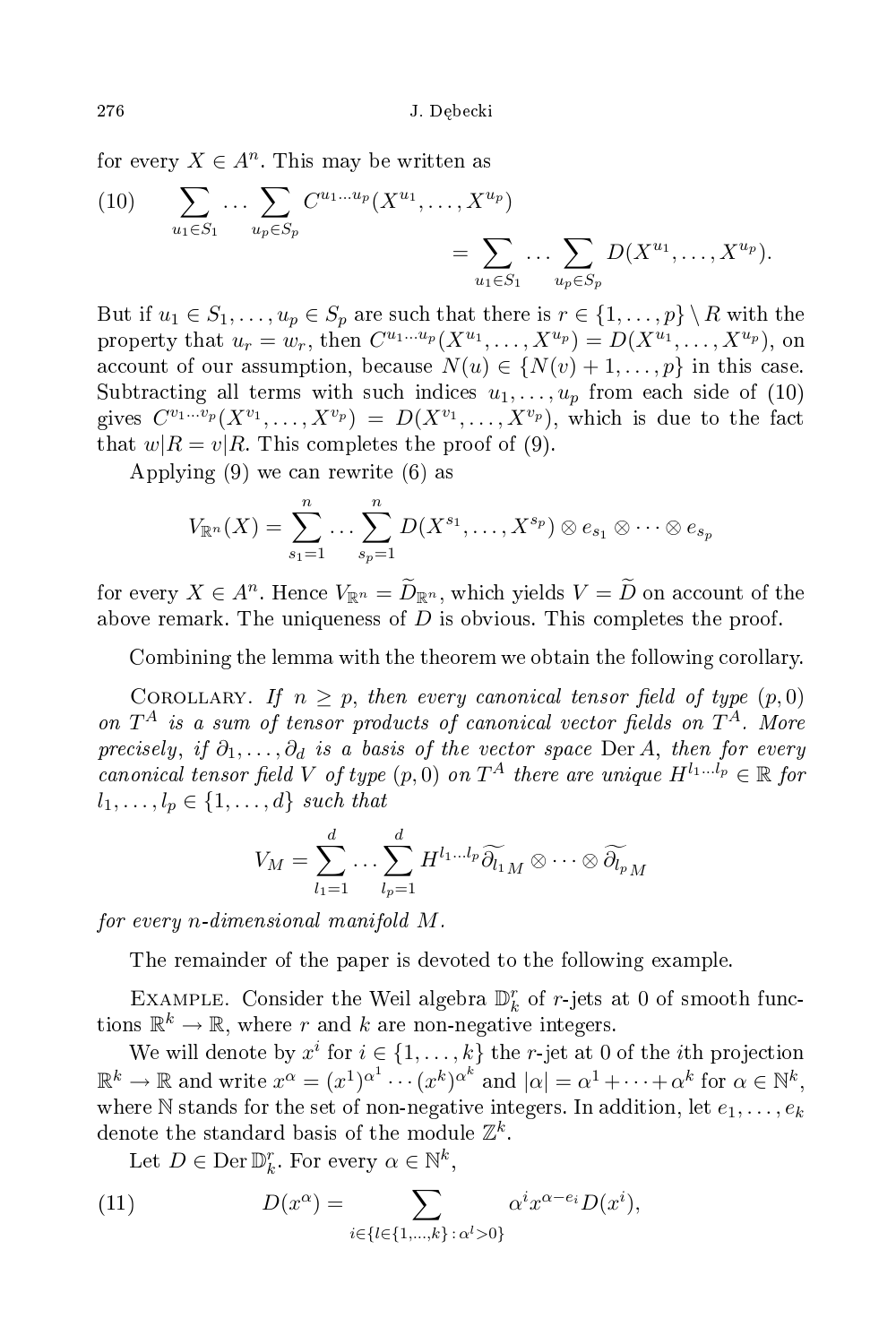as is easy to check by induction on  $|\alpha|$ . Of course, for every  $i \in \{1, ..., k\}$ there are unique  $K^i_\alpha \in \mathbb{R}$  indexed by  $\alpha \in \mathbb{N}^k$  such that  $|\alpha| \leq r$ , for which

(12) 
$$
D(x^{i}) = \sum_{\alpha \in \{\beta \in \mathbb{N}^{k} : |\beta| \leq r\}} K_{\alpha}^{i} x^{\alpha}.
$$

Since  $(x^{i})^{r+1} = 0$ , from (11) it follows that  $0 = (r+1)(x^{i})^{r}D(x^{i})$ . Combining this with (12) yields  $(r+1)K_0^i(x^i)^r=0$ , and so  $K_0^i=0$ . Hence (12) can be rewritten as

(13) 
$$
D(x^{i}) = \sum_{\alpha \in \{\beta \in \mathbb{N}^{k} : 1 \leq |\beta| \leq r\}} K_{\alpha}^{i} x^{\alpha}.
$$

Conversely, let  $K^i_\alpha \in \mathbb{R}$  for  $(i, \alpha) \in \{1, ..., k\} \times \{\beta \in \mathbb{N}^k : 1 \leq |\beta| \leq r\}.$ We prove that there is a unique  $D \in \text{Der} \mathbb{D}_k^r$  such that (13) holds. Obviously, we define  $D(x^i)$  for  $i \in \{1, ..., k\}$  by  $(13)$ , and next  $D(x^{\alpha})$  for  $\alpha \in \mathbb{N}^k$  such that  $|\alpha| \leq r$  by (11). Thus we have defined a linear  $D: \mathbb{D}_k^r \to \mathbb{D}_k^r$ , because the  $x^{\alpha}$  for  $\alpha \in \mathbb{N}^k$  such that  $|\alpha| \leq r$  form a basis of the vector space  $\mathbb{D}_k^r$ . We only need to show that

(14) 
$$
D(x^{\gamma}x^{\delta}) = x^{\gamma}D(x^{\delta}) + x^{\delta}D(x^{\gamma})
$$

for all  $\gamma, \delta \in \mathbb{N}^k$  such that  $|\gamma| \leq r$ ,  $|\delta| \leq r$ . If  $|\gamma + \delta| \leq r$ , then  $x^{\gamma}x^{\delta} = x^{\gamma + \delta}$ is an element of the basis in question, so we may use (11) three times to verify (14) in this ase. Clearly, the left hand side of (14) vanishes whenever  $|\gamma + \delta| \ge r + 1$ . If  $|\gamma + \delta| \ge r + 2$ , then the right hand side vanishes on account of (11). If  $|\gamma + \delta| = r + 1$ , then the right hand side also vanishes on account of (11) and the fact that the term  $K_0^i$  is excluded from (13) for every  $i \in \{1, \ldots, k\}$ . This completes the proof.

Summing up, the map  $J: \text{Der} \mathbb{D}_k^r \to \mathbb{R}^{\{1,\dots,k\} \times \{\beta \in \mathbb{N}^k : 1 \leq |\beta| \leq r\}}$  defined by the requirement that

$$
D(x^i) = \sum_{\alpha \in \{\beta \in \mathbb{N}^k : 1 \leq |\beta| \leq r\}} J(D)(i, \alpha) x^{\alpha}
$$

for all  $D \in \text{Der} \mathbb{D}_k^r$  and  $i \in \{1, ..., k\}$  is an isomorphism of vector spaces. Counting elements of the set  $\{1,\ldots,k\} \times \{\beta \in \mathbb{N}^k : 1 \leq |\beta| \leq r\}$  we obtain

$$
\dim \operatorname{Der} \mathbb{D}_{k}^{r} = k \left( \binom{r+k}{k} - 1 \right).
$$

The above corollary now asserts that if  $n \geq p$ , then the dimension of the vector space of canonical tensor fields of type  $(p, 0)$  on  $T^{\mathbb{D}_k^r}$  equals

$$
\left(k\left(\binom{r+k}{k}-1\right)\right)^p.
$$

Of course, a canonical tensor field V of type  $(p,0)$  on  $T^A$  is called symmetric or skew-symmetric if the tensor field  $V_M$  is symmetric or skew-symmetric